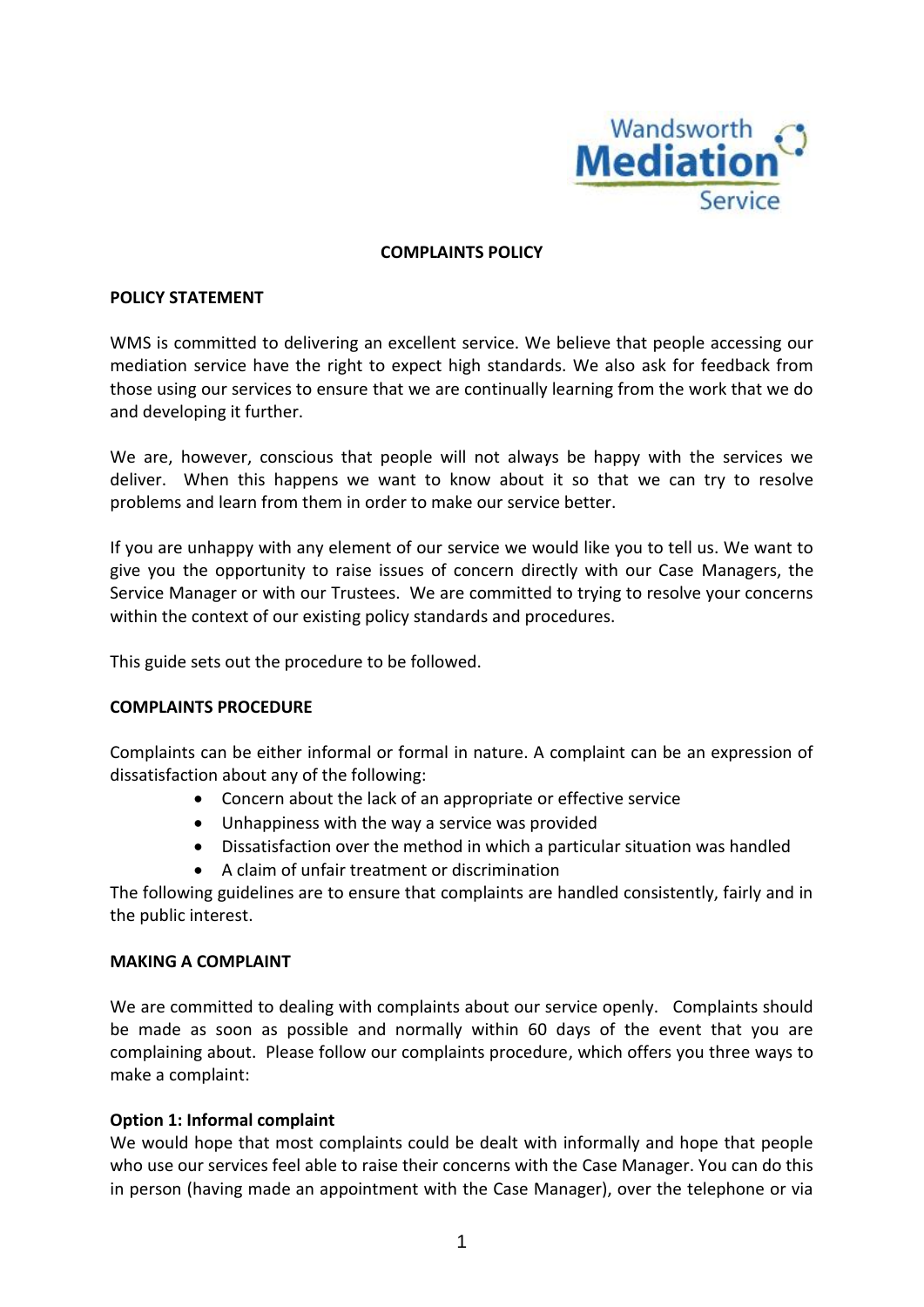email. We would hope that the majority of (if not all) complaints can be answered in this way. If you would like us to follow up with the mediators, our Case Managers will then raise your concerns with the mediators and respond to you.

If you do not feel comfortable raising the matter informally or you are not satisfied with the response you get from doing this you can use our formal complaints procedure outlined in options two and three below.

# **Option 2: Formal Complaint**

You can contact our Service Manager to make a formal complaint. This can be done over the phone, in writing or by email. The contact details are:

Service Manager Wandsworth Mediation Service St. Mark's Durie Hall Battersea Rise London SW11 1EJ

t: 020 7223 7744 e: [wms@wandsworthmediation.co.uk](mailto:wms@wandsworthmediation.co.uk)

Complaints received formally will be acknowledged by the Service Manager within 3 working days, by phone, email or in writing. WMS trustees will be provided with details of all written complaints and their outcomes at least quarterly.

## **Option 3: Complaint to our Trustees**

If you are unhappy with the outcome of the options above you can contact our trustees to raise a complaint. To do this please write to the following address:

WMS Trustees (CONFIDENTIAL) Wandsworth Mediation Service St. Mark's Durie Hall Battersea Rise London SW11 1EJ

All complaints received by the trustees will be acknowledged within 2 working weeks. This complaint will be referred to one or more of our trustees who will have had no prior involvement in any way in the dispute from which the complaint arises.

## **DEALING WITH A COMPLAINT**

Following a complaint the Service Manager and/or trustee will investigate the complaint and in doing so may arrange to meet with you in person or talk with you over the phone. An investigation may be undertaken at this stage. If so, you will be advised of the timescale in which you can expect a response to your complaint, which will not be longer than 60 days.